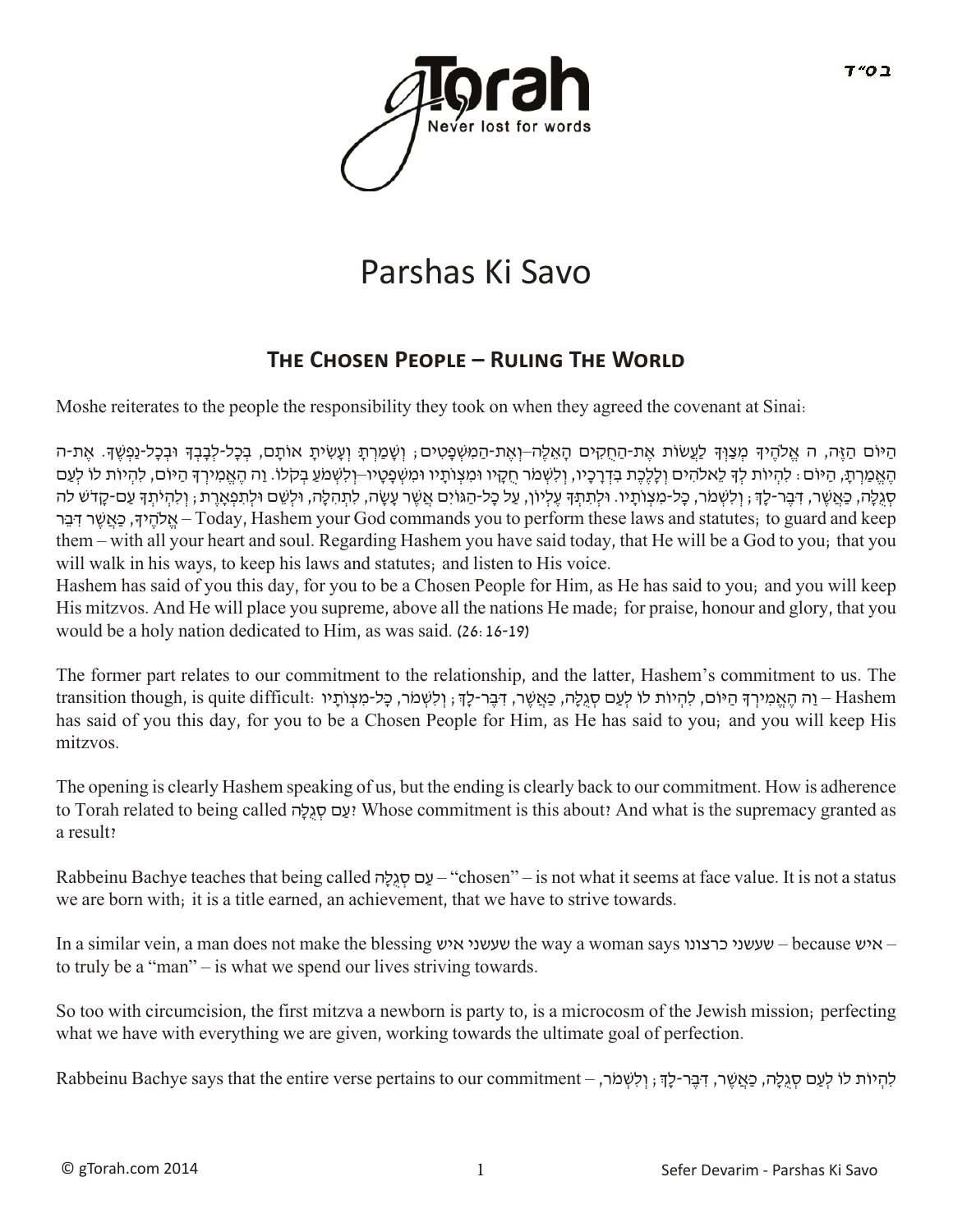כל-מצותיו – we just have to earn it.

So being chosen is in fact a bestowing of responsibility, but is in turn rewarded with being ביליון, עַל כָל-הַגּוּים supreme over the other nations.

R Shamshon Refael Hirsch writes how when the responsibilities are met, the world becomes a better place. The world is damaged, and being better people bring harmony back, repairing it.

Adam was commanded to "conquer" the world, when he was still all alone. His conquest would be through exercising his free will to listen to God; this is how all the animals knew to come to him to be named – they perceived godliness in him.

The same is true of Yakov – the Torah emphasises how he left Beersheba and went to Charan. The former seems redundant – it should only matter that he arrived somewhere. Clearly, his departure does matter. When someone righteous leaves or goes somewhere, the environment and atmosphere of the place fundamentally change.

There is a story told of a young Chafetz Chaim, who saw the ills of the world, and decided to change the world. Seeing that the task was too monumentally large, he changed his mind, and set out to change his community. After seeing that thistoo wasimpossible, he downgraded his ambitions again, and decided that if he could not make them better, he'd start with the man in the mirror.

And by making himself better, he really did change the world.

R Hirsch teaches that by being better people, the world becomes a better place. There is famine, war, child slavery and kidnapping in the world, and while people attempt to deal with the symptoms, it is ultimately futile if humans aren't more humane.

This is also what we mean when we make brachos, when we say במצוותיו קדשנו אשר ;and what we mean we say וקדשתנו במצוותיך – On Yomim Tovim אתה בחרתנו.

The Torah assures us that perfection of the world comes through perfection of ourselves. Introduce a little more humility, kindness and gratitude into your life; and a little less being mundane and materialistic. The world around you may just change.

#### **The Senses**

As part of Moshe's final speech, he recounts what the Jews went through on their journey through the desert, and how central the Torah was to how they perceived reality:

וַיִּקְרָא מֹשֶׁה אֱל-כָל-יִשְׂרָאֱל, וַיֹּאמֶר אֱלֶהֶם؛ אֲתֶם רְאִיתֶם, אֶת כָּל-אֲשֶׁר עַשָּׂה יְהוַה לְעֶינֶיכֶם בְּאֶרֶץ מִצְרַיִם, לְפַרְעֹה וּלְכָל-עֲבָדָיו, ּוּלְכָל-אַרְצוֹ. הַמַּסוֹת, הַגְּדֹלֹת, אֲשֶׁר רָאוּ, עֵינֵיךּ–הָאֹתֹת וְהַמֹּפְתִים הַגְּדֹלִים, הַהֵם. וְלֹא-נַתַן יְהוַה לַכֶם לֶב לָדַעַת, וְעֵינַיִם לִרְאוֹת וְאָזְנַיִם הּ ֶז ַה ם ֹיוּ ַה ,ד ַע , ַע ֹמׁ ְש ִל – And Moshe called all the Jews, and said to them: "You saw all that Hashem did in Egypt, with your own eyes, to Paroh, hisservants, and hisland. The great miracles and signs; you saw. Hashem didn't give you a heart to understand, eyes to see, nor ears to hear, until this day." (29:1-3)

Rashi elaborates that עד הי*וֹם* היה ד נד ביוֹם *v*efers when Moshe wrote the Torah in the form we have it, and give it to the Levi'im, who were the tribe entrusted with the responsibility of safeguarding and teaching Torah. What changed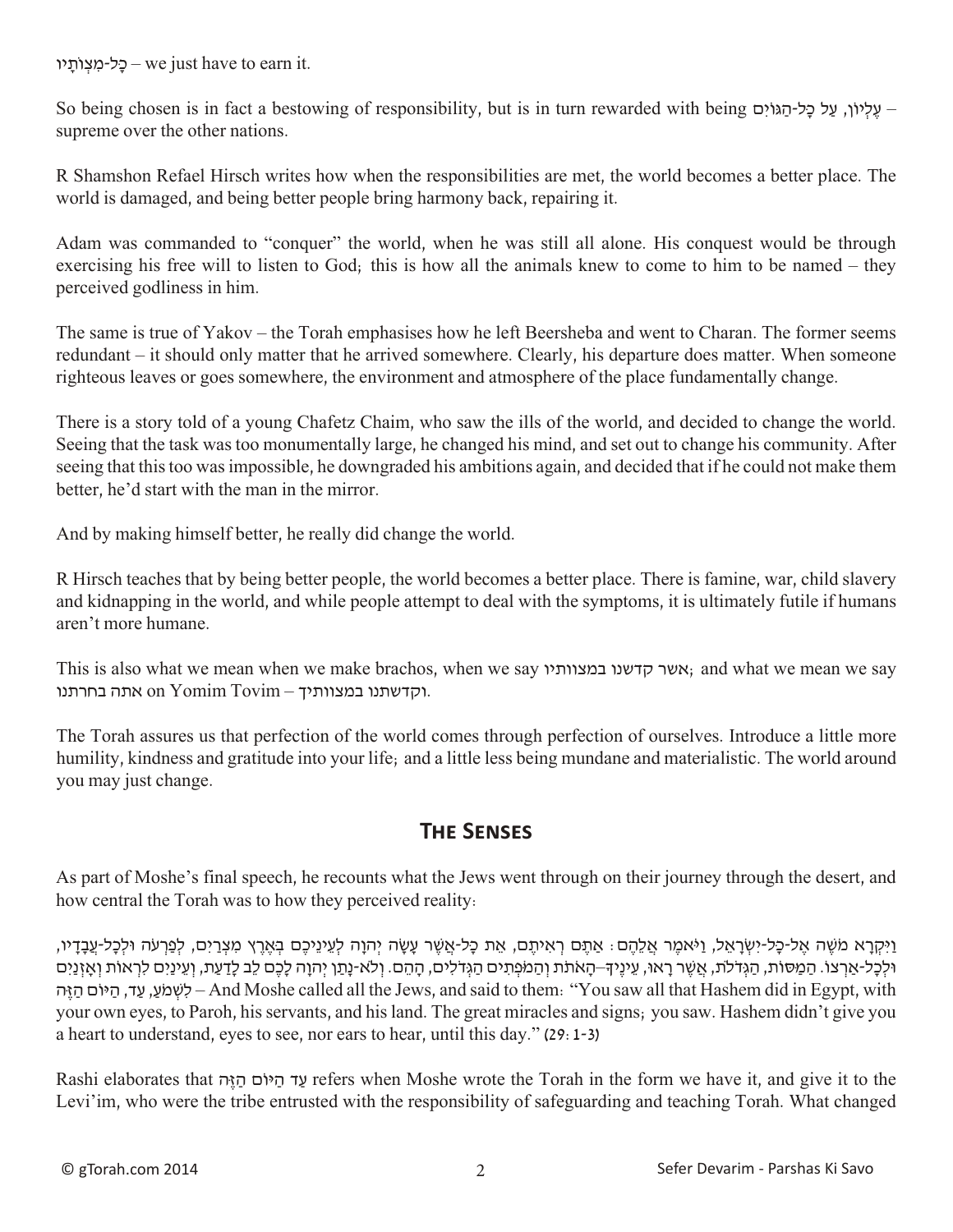then, that he recognised in them understanding and perception?

Rashi explains that when Moshe gave his Torah to the Levi'im, the other Jews protested them being singled out for keeping it, with the worry that perhaps Levi could exclude the other tribes with their monopoly. When Moshe saw their passion and the esteem in which they held the Torah, he praised them.

R' Leib Salomon inquires what the line of protest may have been. They couldn't be be concerned that perhaps Levi would misappropriate the Torah for themselves; because how could they? Levi are clearly delineated for public service – would would they serve?

R' Matisyahu Salomon explains that they were not concerned about an exclusive claim to mitzva performance, but the capacity to be a Torah scholar. When Moshe saw people fighting for the right to study the Torah, he understood how much the Torah meant to them.

R' Matisyahu points out that "The great miracles and signs you saw" were not enough to persuade Moshe that they had לְב לָדַעַת, וְעֵינַיִם לִרְאוֹת וְאָזְנַיִם לִשְׁמֹעַ – it was their desire and passion for Torah that precipitated this realisation.

Seeing miracles don't makes someone a true ambassador of God; it is the struggle, the toil, that comes with intensive Torah study that transforms a Jew; which Moshe called the heart, eyes and ears.

Without it, we are dull, deaf, dumb, blind, and insensitive.

### **The Choice**

The Jews were assembled on two mountains, Grizim and Eival, for blessings and curses contingent on their observance of the Torah. The tribes were split and ascended the respective mountains as instructed. The people on each peak then answered in unison to the other peak, in a kind of very loud conversation spanning mountains:

ּאֵלֶּה יַעַמְדוּ לְבָרֶךְ אֶת-הָעָם, עַל-הַר גְּרְזִים, בְעַבְרְכֶם, אֶת-הַיַּרְדֶן: שִׁמְעוֹן וְלֵוִי וְיהוּדַה, וְיִשָּׂשכָר וְיוֹסֵף וּבְוָיַמְן. וְאֶלֶה יַעַמְדוּ עַל-הַקָלָלָה, בְּהֵר עֵיבָל: רְאוּבֵן גֶּד וְאֵשֶׁר, וּזְבוּלֵן דַּן וְנַפְתַּלִי – These tribes will ascend to bless the people, from Har Grizim, (…), and these are the tribes that will ascend for the curse, on Har Eival (…). (27:12-13)

The instructions are not identical. The people blessing ascended "to bless" actively – יַעַמְדוּ לִבְרֵךְ אֵת-הָעָם. the people answering curses ascended "for the curse" – יַעֲמְדוּ עַל-הַקְלָלָה – "curse") – the people answering curses ascended "for the curse"

The Kli Yakar explains that curses can only only result from human action. The nature of reality is that all order disintegrates into chaos; and God protects people from this. If people create a distance between themselves and God, bad things may well happen, but it is not a new reality; rather it is due to their protector being masked. The lack of blessing is the curse. When a person feels a distance between them and God, it is not God who has gone anywhere.

But this is not a fixed situation. In Moshe's opening words to the people at the mountains, he says:

on this – הַיּוֹם הַזֶּה, ה אֱלֹהֶיךָ מְצַוְךָ לַעֲשׂוֹת אֶת-הַחְקִים הָאֱלֶה–וְאֶת-הַמְשְׁפָטִים; וְשָׁמַרְתָ וְעַשְׂיתַ אוֹתָם, בְּכָל-לִבָּבְךָ וּבְכָל-נַפְשֶׁךָ day, Hashem your God commands you to keep these statutes and laws, and you will guard them and perform them, with all your heart and soul. (26:16)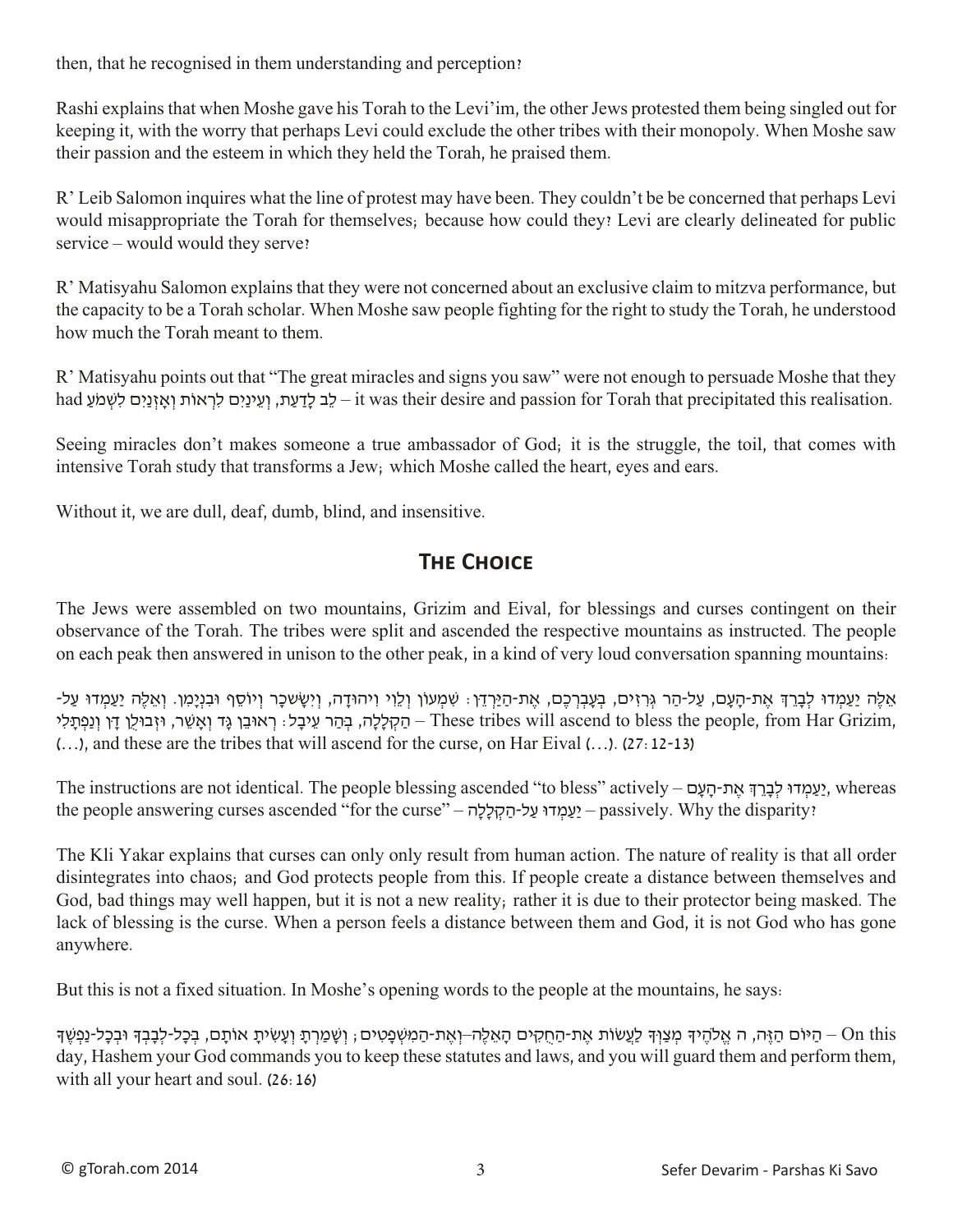This is monumental in its context, but equally so today. Rashi notes the use of the present tense; indicating that the same obligations exist every day, no different to the day the Torah and mitzvos were first accepted.

The curse, or lack of blessing, is dynamic. Anything can change, so the commitment has to be constantly fresh – היוֹם הַיָּה – today is a new day. Be all you can be.

#### **Anchor of the Universe**

Bikkurim is a fundamental mitzva. Rashi at the very beginning of the Torah notes that one of the ways the world is perpetuated is through this mitzva.

This is probably quite surprising to learn. Why is it so fundamental?

The answer is exceedingly simple: it is a microcosm of the entire corpus of Judaism.

Someone acquires a plot of land; weeds it; ploughs; sows; prunes; weeds some more; reaps; dries; processes... And so on. A phenomenal amount of labour and energy is expended to produce something to eat or sell. This mitzva teaches that credit is not due to the farmer. The first thing that flowers and sprouts is taken to Jerusalem, and given to the Kohanim, and part of the presentation ceremony requires him to say, "Thank You, God, for the land and fruit that you have given me,".

This illustrates that no matter what mankind's status is; whatever it took to bring home the daily bread; ultimately everything is sourced from Above.

This incorporates kindness, gratitude, faith and humility. If the world was full of kind, humble, grateful, faithful people; wouldn't the world be magnificently beautiful? It shouldn't be so surprising then, that bikkurim is one of the reasons justifying the entire Creation.

#### **All about Appreciation**

When a farmer presents bikkurim to the attending kohen, there is a prescribed dialogue that must take place, tracking the early history of the Jewish people:

וְעָנִיתַ וְאַמַרְתַּ לְפְנֵי ה אֱלֹהֵיךָ, אֲרַמִּי אֹבֶד אֲבִי, וַיֵּרֵד מִצְרַיְמַה, וַיַּגַן שָׁם בָּמְתֵי מְעָט; וַיְהִי-שָׁם, לְגוֹי גַּדוֹל עָצוּם וַרָב. וַיַּרְעוּ אֹתָנוּ הַמְצְרִים, וַיְעֲנּוּנוּ ; וַיְתָּנוּ עָלֵינוּ, עֲבֹדָה קַשָּׁה. וַנִּצְעָק, אֱל-ה אֱלֹהֵי אֲבֹתֵינוּ ; וַיִּשְׁמַע ה אֶת-קֹלֶנוּ, וַיַּרְא אֶת-עַנְיָנוּ וְאֶת-עֲמַלֶנוּ וְאֶת-לַחֲצֶנוּ. ַ וַיוֹצְאֵנוּ ה, מִמְצְרַיִם, בְיָד חַזָקָה וּבִזְרֹעַ נְטוּיָה, וּבִמֹרָא גָדֹל–וּבְאֹתוֹת, וּבְמֹפְתִים. וַיִּבְאֵנוּ, אֱל-הַמָּקוֹם הַזֵּה ; וַיְתֵן-לָנוּ אֵת-הָאָרֵץ הַזֹּאת, אֶרֶ זָבת חַלֶב וּדְבַש. וְעַתָּה, הַנֶּה הַבַאתִי אַת-רַאַשִּׁית פְּרִי הָאדְמַה, אַשֶּׁר-נַתַתָּה לִי, ה; וְהַנַּחְתַּוֹ, לִפְנֵי הַ אַלְהִידָּ, וְהִשִּׁתְחוִית, לִפְנֵי ה - אלהידּ. ושמחת בכל-הטוֹב, אשׁר נתו-לד – You will answer and say before your God, "The Aramean pursued my father, and he descended to Egypt, and dwelled there, where he became a nation, great and many. Egypt evilly afflicted us, and they gave us hard labour. We cried out to Hashem, God of our fathers, and He heard our cries, and saw our suffering and affliction.

He extracted us from Egypt with a strong hand and an outstretched arm, with great wonders and miracles; and brought us to this place. He gave us this land, flowing with milk and honey. And now, see I have brought my first fruit, which God has granted me, and I place it before God,".

He shall place it before God and bow, and rejoice at all the good he has been given. (26:5-11)